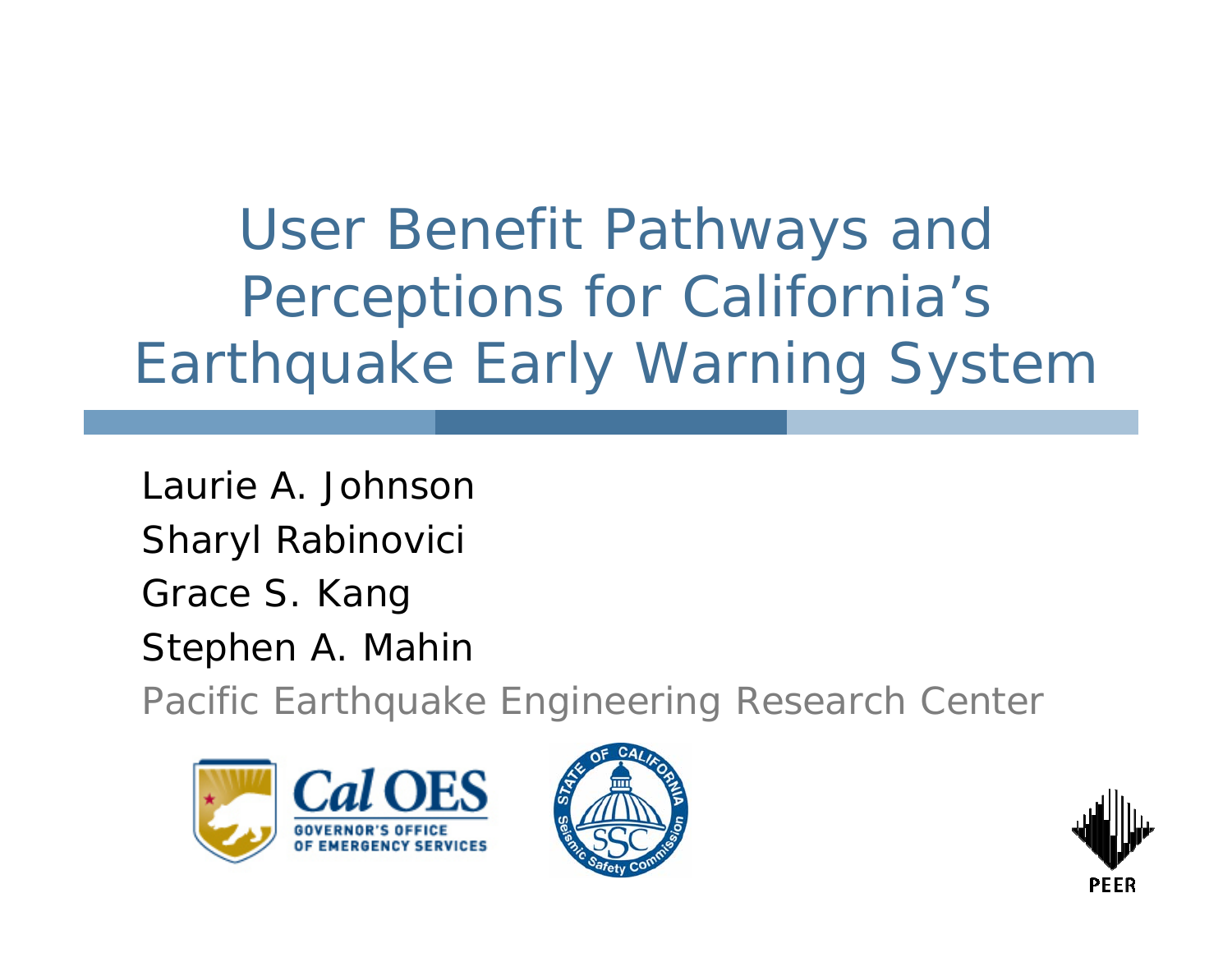# Background

- $\Box$  2013 State Legislative mandate for California Governor's Office of Emergency Services (Cal OES) to form a publicprivate partnership
- 2013 2015, CA EEWS Implementation Committee worked to develop a comprehensive system to meet legislative objectives:
	- Public/private partnership model
	- $\mathcal{L}_{\mathcal{A}}$ Organizational structure for system management and operations
	- $\mathcal{L}_{\mathcal{A}}$ Identification of non-state funding sources
	- Comprehensive plan for education and training
- Senate Bill 438 (adopted Sept 2016; commenced Jan 2017) authorizes creation of CA EEW Program and Advisory Board
	- February 2018 deadline for project business plan, including 2017 \$10 million state commitment to the \$28 million estimated system cost

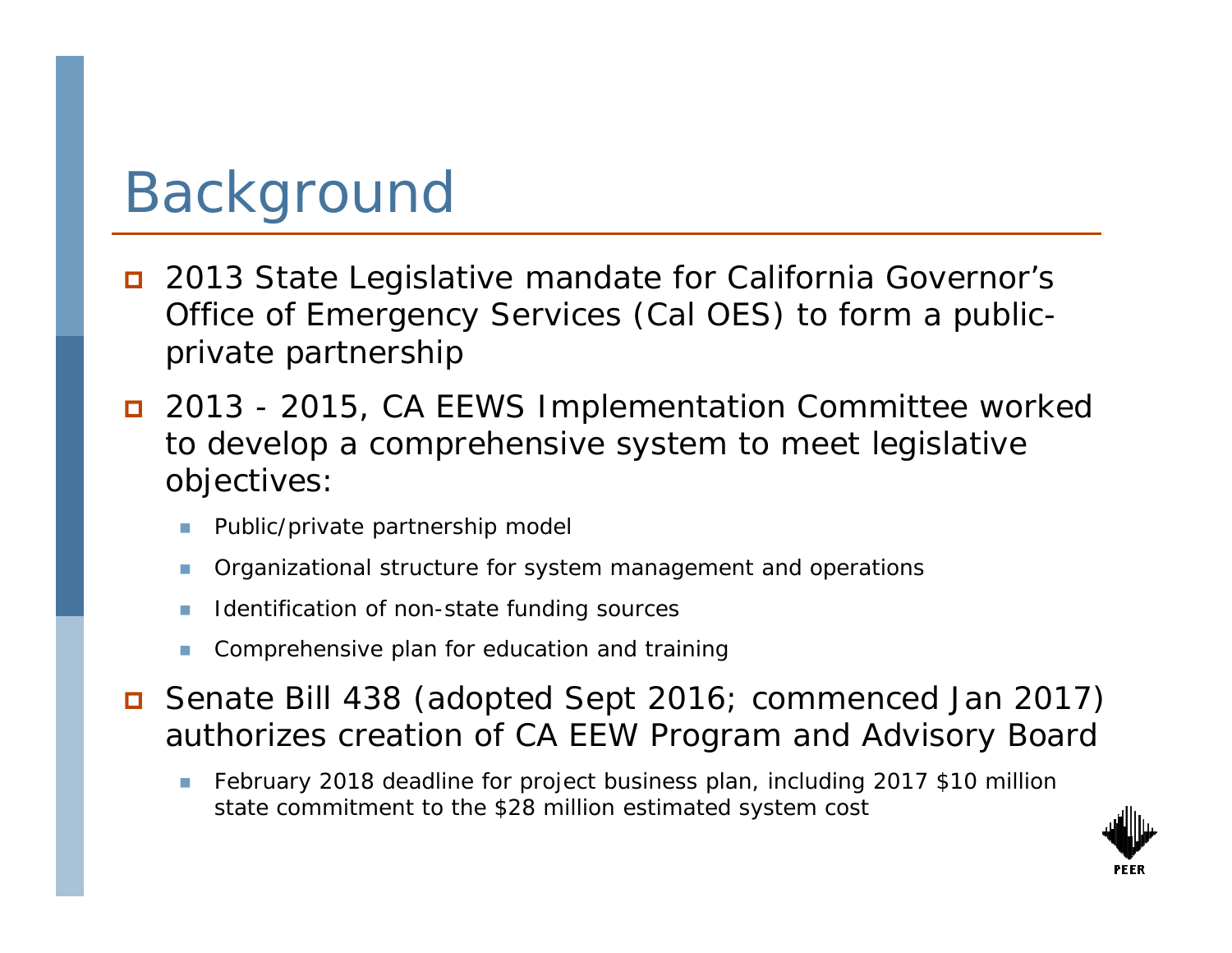# Study Purpose

Six-month study led by Pacific Earthquake Engineering Research Center (PEER) in partnership with Cal OES and California Seismic Safety Commission, February – July 2016

Aims:

- Qualitatively assess the anticipated value of earthquake early warning to California's economy and infrastructure
- $\Box$  Provide information that can be used to develop a more quantitative benefit-cost analysis





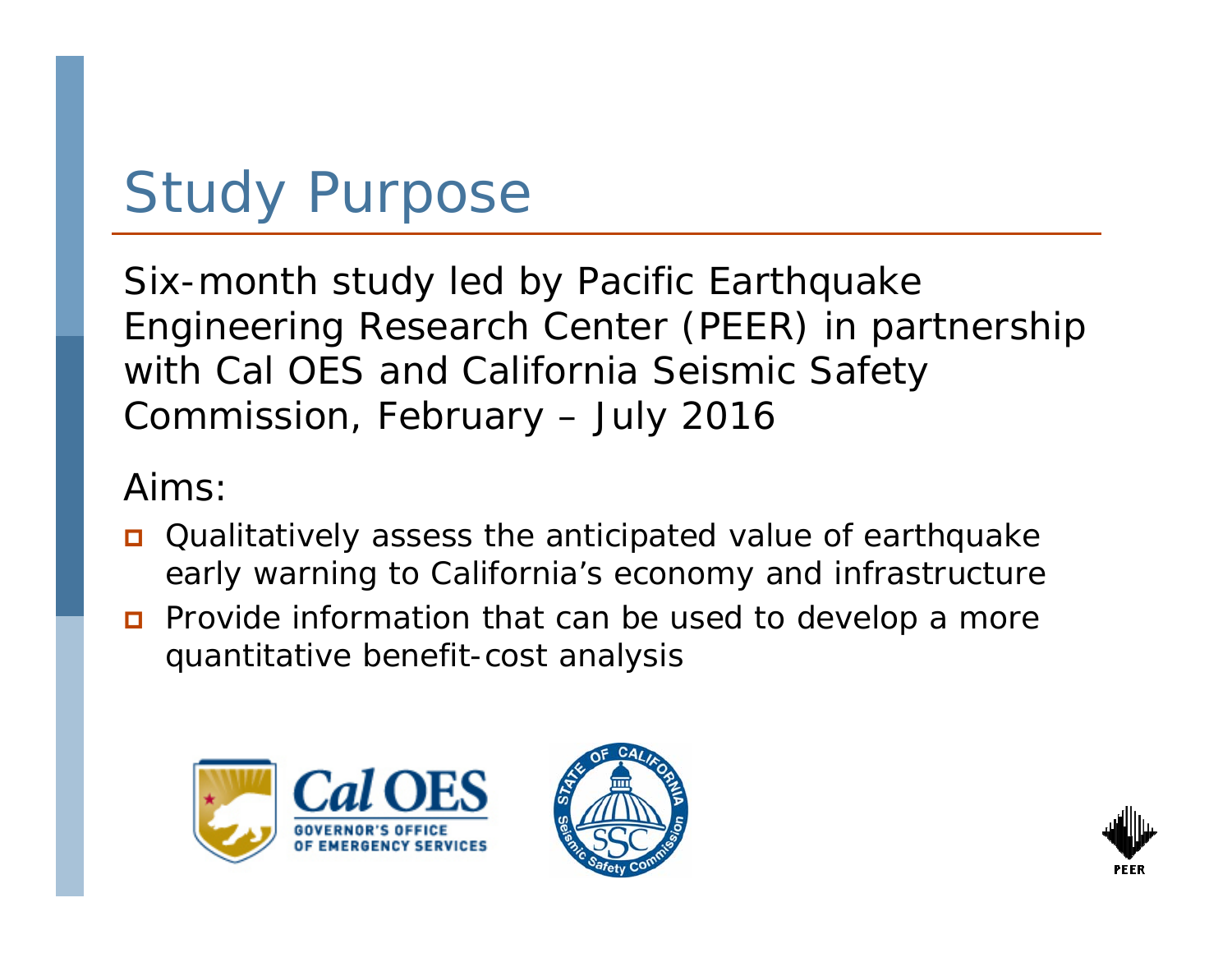#### 14 Sectors Interviewed(24 organizations / 69 individual representatives)

- $\Box$ Electric Utility
- $\Box$ Telecommunications
- $\Box$ Mass Transit
- $\Box$ Transportation
- Ω Gas Utility
- $\Box$ Water Utility
- $\Box$ Public Safety
- Ω Hospital and EMS
- $\Box$ Education
- П Business
- П Commercial/Industrial
- $\Box$ **Insurance**
- П Financial
- $\Box$ Information Technology

| <b>Represented Sector</b>                                   | <b>Northern</b><br><b>California</b> | <b>Southern</b><br><b>California</b> | <b>Statewide</b> | <b>Total</b>   |
|-------------------------------------------------------------|--------------------------------------|--------------------------------------|------------------|----------------|
| <b>Electric Utility</b>                                     | $+$                                  | $^{+}$                               | $\mathbf{1}$     | $\mathbf{1}$   |
| Telecommunications                                          |                                      |                                      | $\overline{2}$   | $\overline{2}$ |
| <b>Mass Transit</b>                                         | $\mathbf{1}$                         |                                      | $\mathbf{1}$     | $\overline{2}$ |
| Transportation                                              |                                      |                                      | $\mathbf{1}$     | $\mathbf{1}$   |
| <b>Gas Utility</b>                                          | $1+$                                 |                                      |                  | $\mathbf{1}$   |
| <b>Water Utility</b>                                        |                                      | $\mathbf{1}$                         |                  | $\mathbf{1}$   |
| <b>Public Safety</b>                                        |                                      |                                      | $\mathbf{1}$     | $\mathbf{1}$   |
| Hospital and<br><b>Emergency Medical</b><br><b>Services</b> |                                      |                                      | $\mathbf{1}$     | $\mathbf{1}$   |
| Education                                                   |                                      | $\mathbf{1}$                         |                  | $\mathbf{1}$   |
| <b>Business</b>                                             |                                      | 1                                    |                  | $\mathbf{1}$   |
| Commercial/Industrial                                       | $^{+}$                               | $\overline{2}$                       | $\mathbf{1}$     | 3              |
| Insurance                                                   |                                      |                                      | $\mathbf{1}$     | $\mathbf{1}$   |
| Financial                                                   |                                      |                                      | $\mathbf{1}$     | $\mathbf{1}$   |
| Information<br>Technology                                   | 1                                    |                                      |                  | 1              |
| <b>Grand Total</b>                                          | 3                                    | 5                                    | 10               | 18             |

(Note: (+) indicates when the work of the organization fits in additional sectors.)

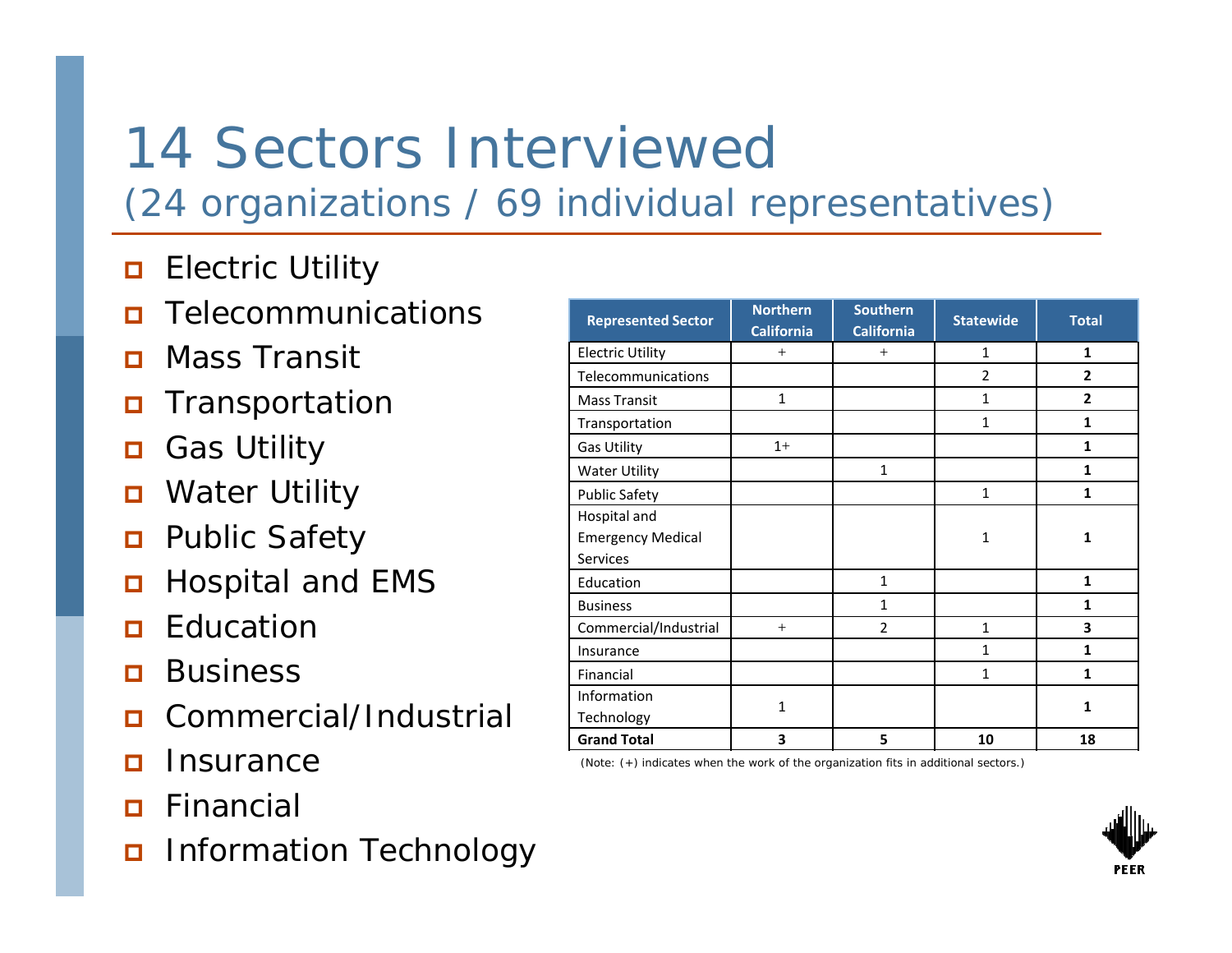# Study Results

- **D** Affirmed broad societal value
- n 14 categories of potential uses and benefits of a statewide EEWS
- Sector-specific findings (e.g., earthquake preparedness and response planning and experiences with warnings to date)
- **Revealed potential implementation issues**
- Clarified research and outreach agendas for assessing benefits of a statewide EEWS

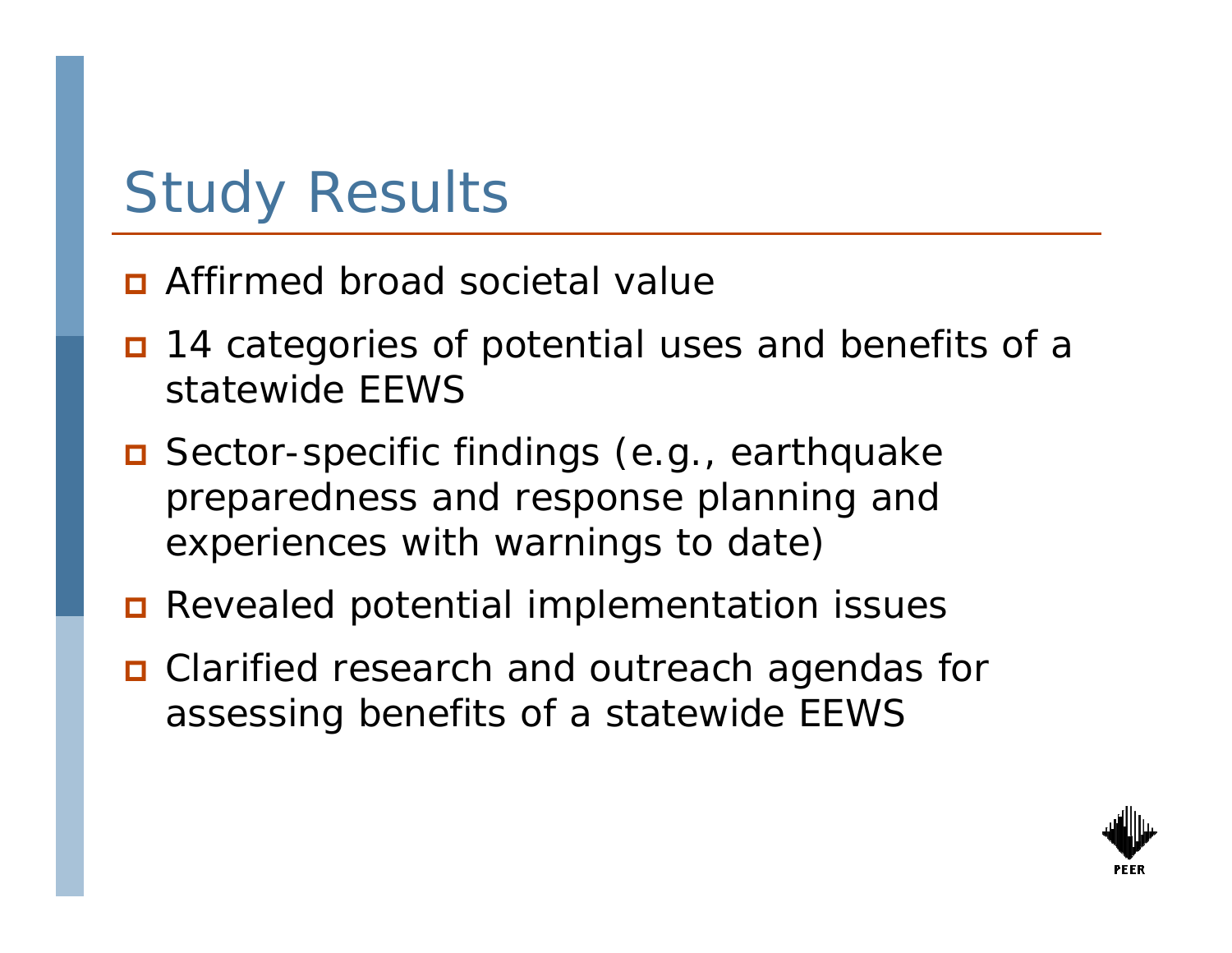### Broader Societal Value

- П Sectors unanimously perceive the overall societal benefits as very high; a few seconds to tens of seconds could help thousands to millions of people to take precautionary actions
	- Effort of providing societal access may have major educational benefit
	- Gaining access may have socio-psychological benefits
- П Strong consensus that overall societal value can also result from different sectors having access to and making concrete use of a statewide EEWS

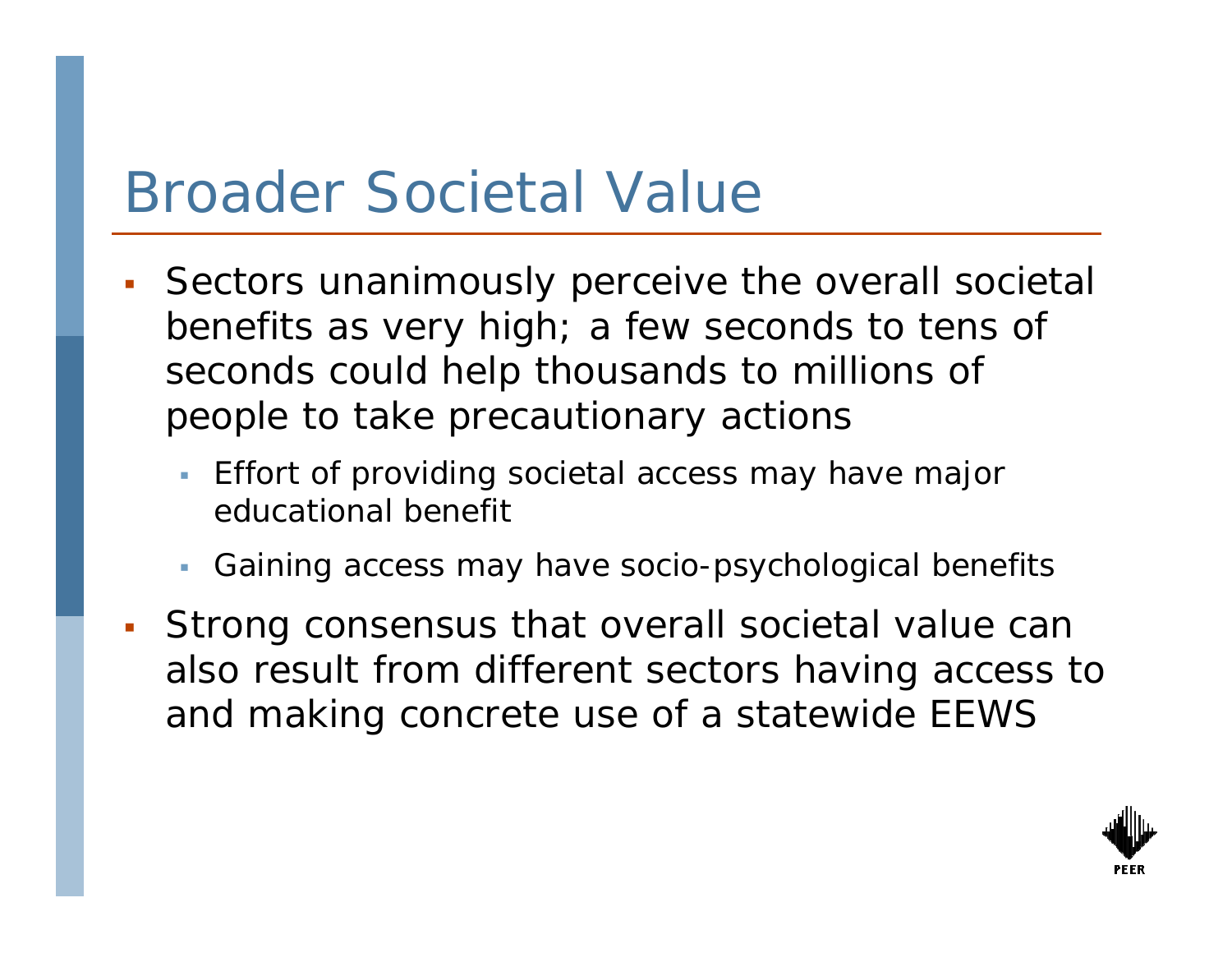#### Potential Gains through Organizational Use of EEWS are Incremental



Primarily through its potential to reduce injuries and provide early technical data for use in situational assessment and response planning, EEWS has the potential to facilitate faster organizational movement through the stages of response and to implement more targeted response efforts.

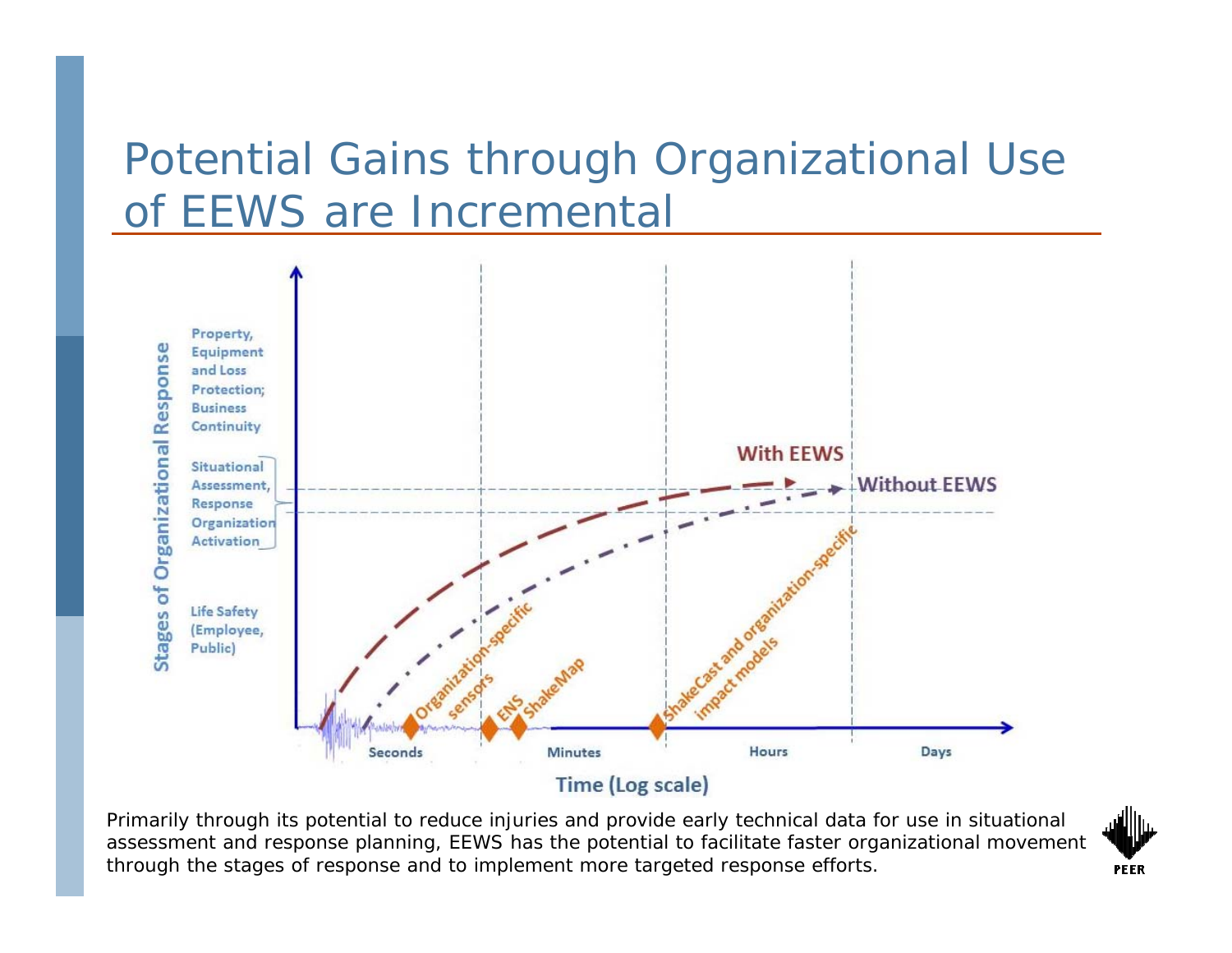### Potential Uses and Benefits

| 14 Potential Use Types<br>Human-controlled<br>Automated                            | Electric Utility | <b>Telecommunications</b> | Transit<br>Nass <sup>-</sup> | <b>Transportation</b> | Gas Utility  | Utility<br><b>Water</b> | Public safety | Hospital/EMS | Education    | Financial | Insurance    | <b>Business</b> | Commercial/Industrial | Information<br><b>Technology</b> |
|------------------------------------------------------------------------------------|------------------|---------------------------|------------------------------|-----------------------|--------------|-------------------------|---------------|--------------|--------------|-----------|--------------|-----------------|-----------------------|----------------------------------|
| <b>Notification for Occupational Safety</b>                                        | ✓                | ✓                         | ✓                            | ✓                     | ✓            | $\checkmark$            | $\checkmark$  | ✓            | ✓            | ✓         | ✓            | ✓               | ✓                     | ✓                                |
| Notification for Public Safety for a Particular Facility                           |                  | ✓                         | ✓                            | ✓                     |              |                         | $\checkmark$  | $\checkmark$ | ✓            | ✓         | ✓            | ✓               | ✓                     | $\checkmark$                     |
| <b>Broadcast Notification for General Public Safety</b>                            | ✓                | ✓                         |                              | ✓                     | ✓            |                         | ✓             | ✓            | ✓            | ✓         |              | $\checkmark$    |                       | ✓                                |
| <b>Activation of Emergency Response Plans and</b><br><b>Situational Assessment</b> | ✓                | ✓                         |                              |                       | $\checkmark$ |                         |               | ✓            |              |           | $\checkmark$ |                 |                       |                                  |
| <b>Large-Scale Utility Control</b>                                                 | ✓                |                           |                              | ✓                     | ✓            | ✓                       |               |              |              |           |              |                 |                       |                                  |
| <b>On-Site (Facility) Utility Control</b>                                          | ✓                |                           |                              | ✓                     | $\checkmark$ |                         | ✓             | ✓            | $\checkmark$ |           | $\checkmark$ | ✓               | ✓                     | ✓                                |
| <b>High-Speed Mass Vehicle Control</b>                                             |                  |                           | ✓                            | ✓                     |              |                         |               |              |              |           |              |                 |                       |                                  |
| <b>Low-Speed Mass- Vehicle Control</b>                                             |                  | ✓                         |                              | ✓                     |              |                         |               |              |              |           |              | $\checkmark$    |                       |                                  |
| <b>Independent Vehicle Control</b>                                                 | ✓                |                           |                              | ✓                     |              |                         | ✓             |              | ✓            |           |              | ✓               |                       |                                  |
| <b>Industrial Equipment, Assets, and Process Control</b>                           | ✓                |                           |                              | ✓                     |              | ✓                       |               |              |              |           | $\checkmark$ |                 | ✓                     | $\checkmark$                     |
| <b>Industrial Chemical Control</b>                                                 |                  |                           |                              | ✓                     |              | ✓                       |               |              |              |           | $\checkmark$ |                 |                       | ✓                                |
| <b>Commercial Equipment, Assets and Process Control</b>                            | $\checkmark$     |                           |                              | ✓                     |              | $\checkmark$            |               |              |              | ✓         | $\checkmark$ | ✓               | ✓                     | ✓                                |
| Large-Scale Access Control                                                         |                  | ✓                         |                              | ✓                     |              |                         | ✓             |              |              |           |              |                 |                       |                                  |
| <b>On-Site Access Control</b>                                                      |                  |                           |                              |                       |              |                         |               |              |              |           |              |                 |                       |                                  |

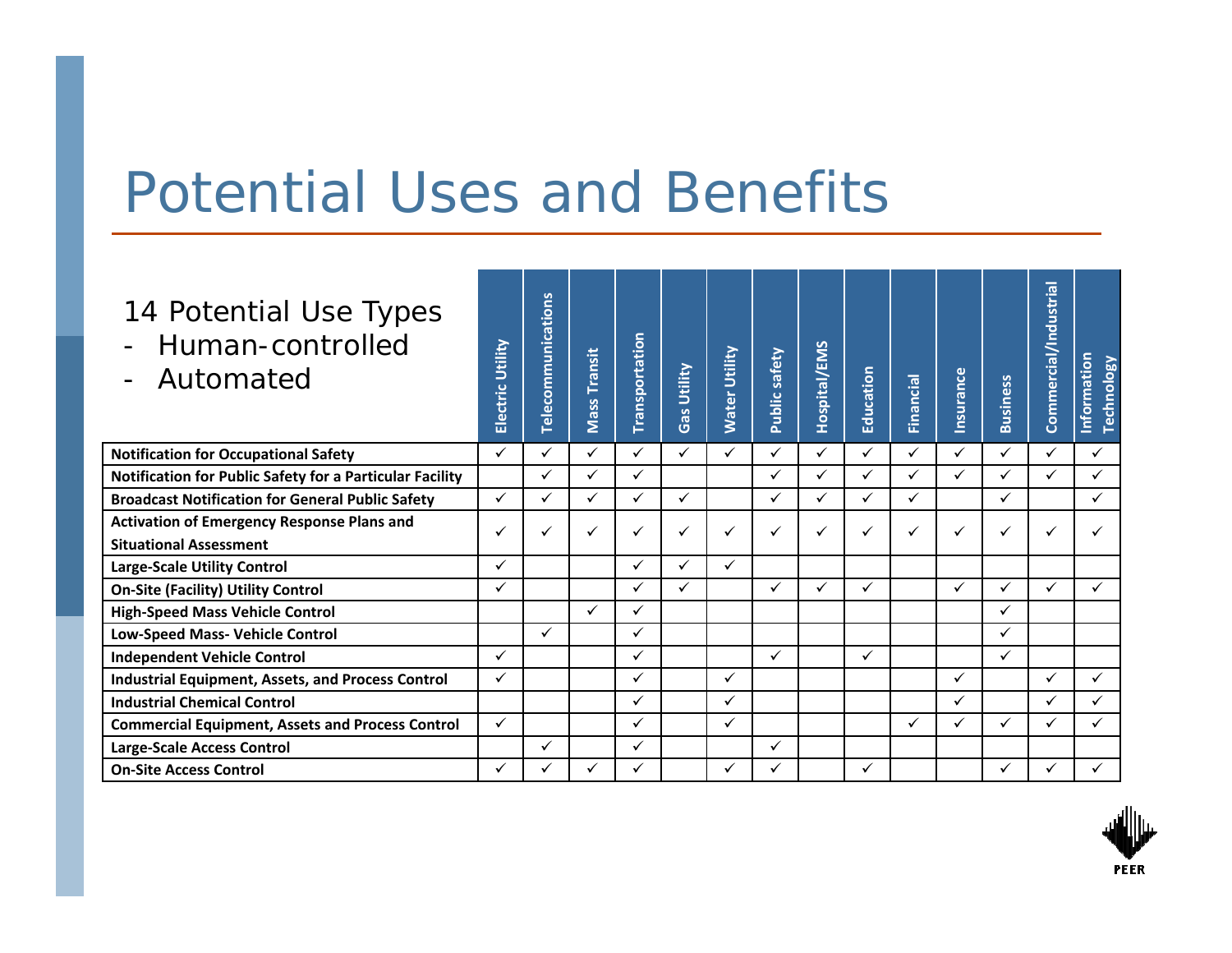# Benefit Readiness & Feasibility

| 14 Potential Use Types<br>Human-controlled<br>Automated                            | <b>Feasibility for</b><br><b>Human</b><br><b>Controlled</b><br><b>Application</b><br>of EEWS | <b>Willingness</b><br>for Human<br><b>Controlled</b><br><b>Application</b><br>of EEWS | <b>Feasibility to</b><br><b>Automate</b><br><b>Application</b><br>of EEWS | <b>Willingness</b><br>to Automate<br><b>Application</b><br>of EEWS |
|------------------------------------------------------------------------------------|----------------------------------------------------------------------------------------------|---------------------------------------------------------------------------------------|---------------------------------------------------------------------------|--------------------------------------------------------------------|
| <b>Notification for Occupational Safety</b>                                        | <b>Strong</b>                                                                                | <b>Strong</b>                                                                         | Mixed                                                                     | Mixed                                                              |
| Notification for Public Safety in a Particular Facility                            | Strong                                                                                       | <b>Strong</b>                                                                         | Mixed                                                                     | Mixed                                                              |
| <b>Broadcast Notification for General Public Safety</b>                            | Weak                                                                                         | Weak                                                                                  | Mixed                                                                     | <b>Strong</b>                                                      |
| <b>Activation of Emergency Response Plans and Situational</b><br><b>Assessment</b> | Strong                                                                                       | <b>Strong</b>                                                                         | Mixed                                                                     | Mixed                                                              |
| <b>Large-Scale Utility Control</b>                                                 | <b>Strong</b>                                                                                | Weak                                                                                  | Weak                                                                      | Weak                                                               |
| <b>On-Site (Facility) Utility Control</b>                                          | Mixed                                                                                        | <b>Strong</b>                                                                         | Mixed                                                                     | Mixed                                                              |
| <b>High-Speed Mass Vehicle Control</b>                                             | Strong                                                                                       | Strong                                                                                | Strong                                                                    | <b>Strong</b>                                                      |
| Low-Speed Mass- Vehicle Control                                                    | Strong                                                                                       | <b>Strong</b>                                                                         | Mixed                                                                     | Mixed                                                              |
| <b>Independent Vehicle Control</b>                                                 | Mixed                                                                                        | Strong                                                                                | Weak                                                                      | Weak                                                               |
| <b>Industrial Equipment, Assets, and Process Control</b>                           | Weak                                                                                         | <b>Strong</b>                                                                         | Mixed                                                                     | Mixed                                                              |
| <b>Industrial Chemical Control</b>                                                 | Weak                                                                                         | <b>Strong</b>                                                                         | Mixed                                                                     | Mixed                                                              |
| <b>Commercial Equipment, Assets, and Process Control</b>                           | Weak                                                                                         | Strong                                                                                | Mixed                                                                     | Mixed                                                              |
| Large-Scale Access Control                                                         | Weak                                                                                         | <b>Strong</b>                                                                         | Weak                                                                      | Weak                                                               |
| <b>On-Site Access Control</b>                                                      | Mixed                                                                                        | <b>Strong</b>                                                                         | Mixed                                                                     | Mixed                                                              |

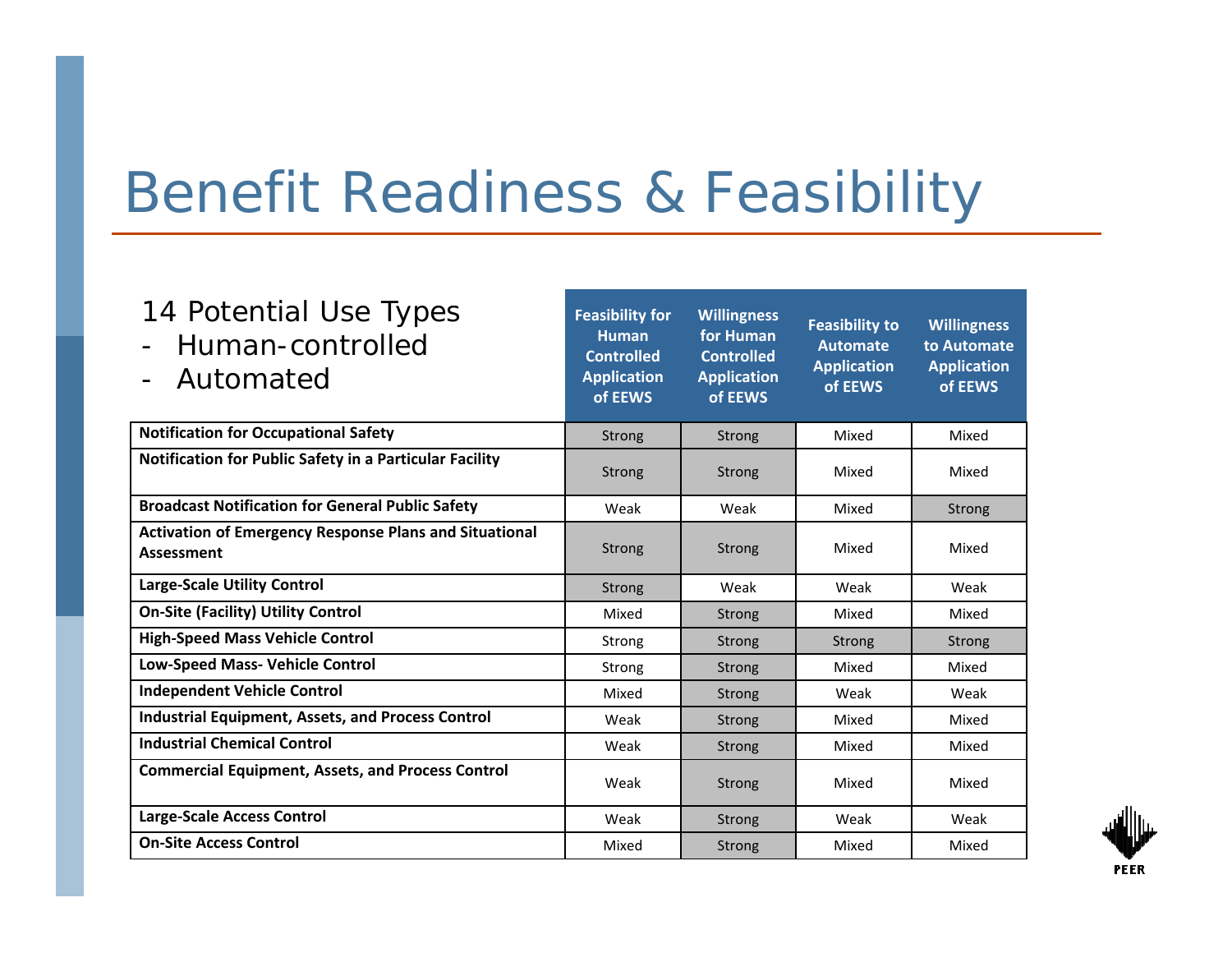### Direct vs. Indirect Benefits

P – Primary

 $S -$  Second

| / Benefit<br>ary Benefit                  | <b>Public Safety</b> | Employee Safety | <b>Asset Protection</b><br>Property and | Equipment and<br>Operations<br>Protection | Resumption and<br>Continuity<br><b>Business</b> | <b>Business Income</b><br>Protection<br>and Loss |  |
|-------------------------------------------|----------------------|-----------------|-----------------------------------------|-------------------------------------------|-------------------------------------------------|--------------------------------------------------|--|
| <b>Notification for Occupational</b>      | S                    | P               | S                                       | S                                         | S                                               | S                                                |  |
| Safety                                    |                      |                 |                                         |                                           |                                                 |                                                  |  |
| <b>Notification for Public Safety in</b>  | P                    | P               | S                                       | S                                         | S                                               | S                                                |  |
| a Particular Facility                     |                      |                 |                                         |                                           |                                                 |                                                  |  |
| <b>Broadcast Notification for</b>         | P                    | S               | S                                       | S                                         | S                                               | S                                                |  |
| <b>General Public Safety</b>              |                      |                 |                                         |                                           |                                                 |                                                  |  |
| <b>Activation of Emergency</b>            |                      |                 |                                         |                                           |                                                 |                                                  |  |
| <b>Response Plans and Situational</b>     | S                    | P               | P                                       | P                                         | S                                               | S                                                |  |
| Assessment                                |                      |                 |                                         |                                           |                                                 |                                                  |  |
| <b>Large-Scale Utility Control</b>        | S                    | S               | P                                       | P                                         | S                                               | $\mathsf{S}$                                     |  |
| <b>On-Site (Facility) Utility Control</b> | S                    | S               | P                                       | P                                         | S                                               | S                                                |  |
| <b>High-Speed Mass Vehicle</b>            | P                    | P               | P                                       | P                                         | S                                               | S                                                |  |
| Control                                   |                      |                 |                                         |                                           |                                                 |                                                  |  |
| <b>Low-Speed Mass Vehicle Control</b>     | P                    | P               | P                                       | P                                         | S                                               | S.                                               |  |
| <b>Independent Vehicle Control</b>        | P                    | P               | P                                       | S                                         | S                                               | S                                                |  |
| <b>Industrial Equipment, Assets,</b>      | S                    | P               | P                                       | P                                         | P                                               | P                                                |  |
| and Process Control                       |                      |                 |                                         |                                           |                                                 |                                                  |  |
| <b>Industrial Chemical Control</b>        | S                    | P               | P                                       | P                                         | P                                               | P                                                |  |
| <b>Commercial Equipment, Assets,</b>      |                      |                 |                                         |                                           |                                                 |                                                  |  |
| and Process Control                       | S                    | P               | P                                       | P                                         | P                                               | P                                                |  |
| <b>Large-Scale Access Control</b>         | P                    | P               | S                                       | S                                         | S                                               | S                                                |  |
| <b>On-Site Access Control</b>             | P                    | P               | S                                       | S                                         | S                                               | S                                                |  |

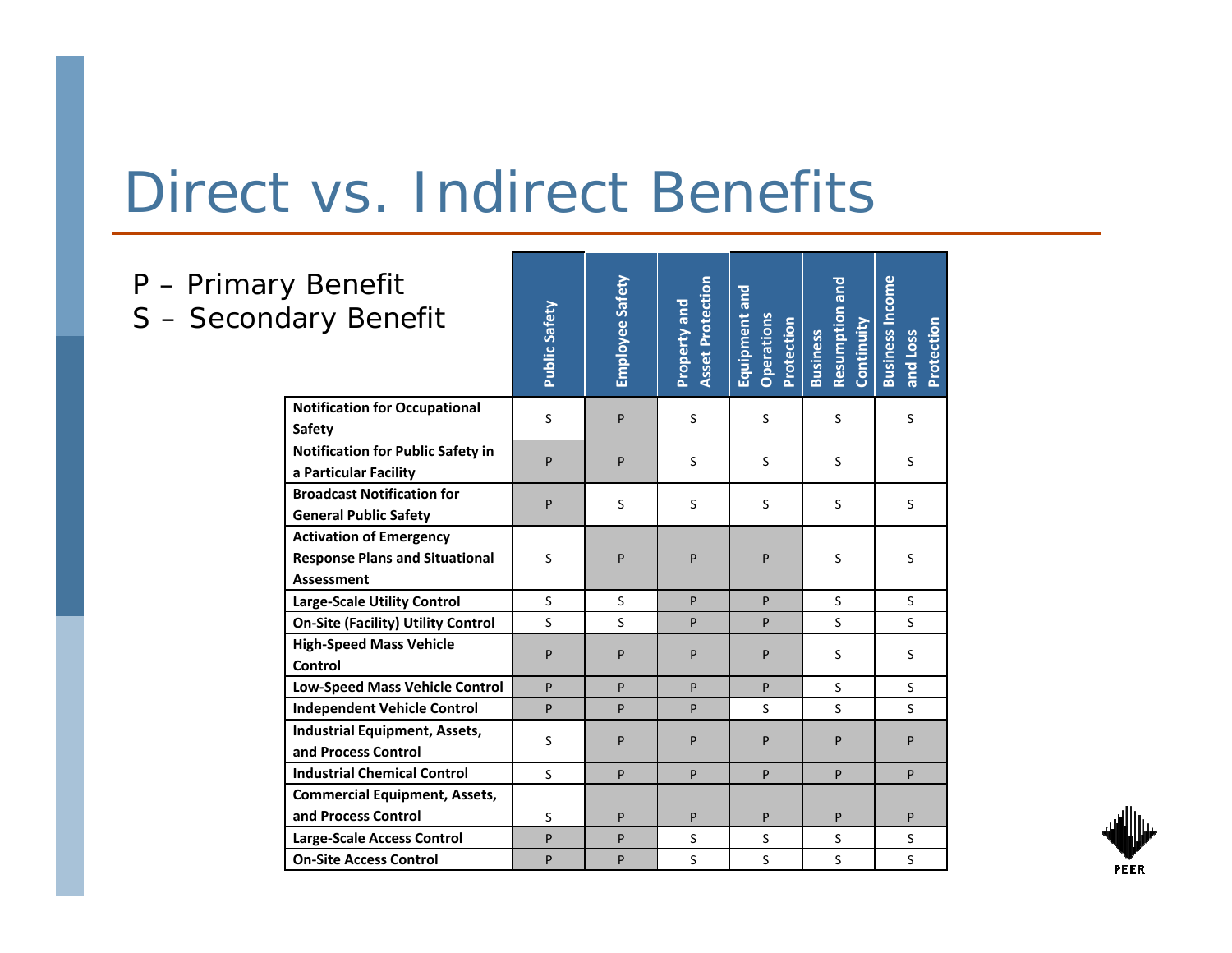# Key Benefit Pathway Insights

- **□** Foremost perceived benefit is direct life safety
- To maximize the potential life safety benefits:
	- F. More systematic and detailed study is needed of the range of situationally-specific human activities and the set of practical delivery modes and appropriate warning responses in each (e.g., more than DCHO)
- High-level of (end-to-end) system reliability must be assured in order for sectors to make full use of a statewide EEWS and thus maximize potential societal benefits

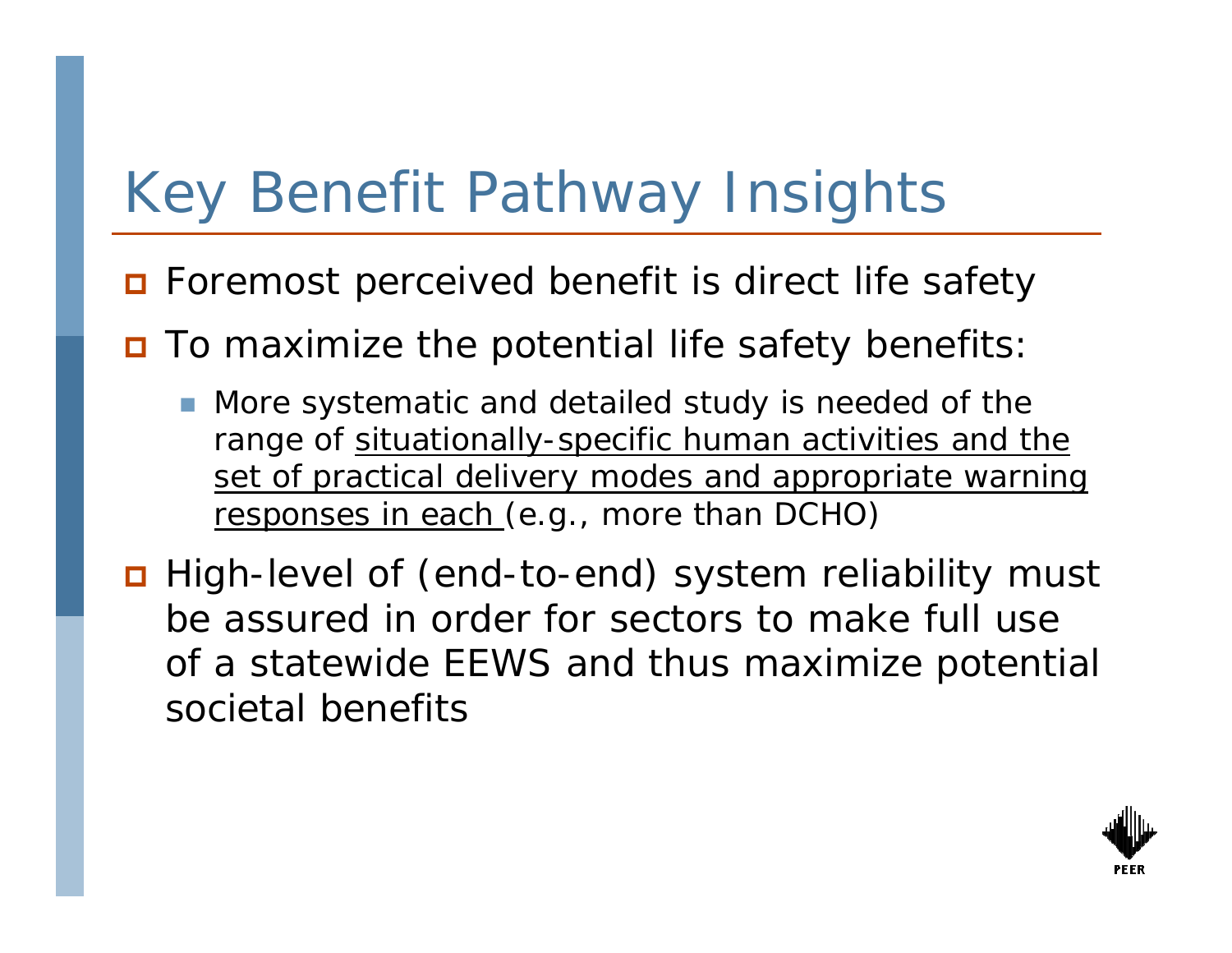### Pathway Conditions & Constraints

- $\Box$ Diverse routes to achieving benefits
- $\Box$  Benefits vary in importance and complexity across organizations and sectors
	- Telecomm, Electricity, and Information Technology (IT) sectors are central to the operational feasibility and performance of EEWS and thus to all its potential societal benefits
- Close linkage of EEWS to life safety has political, financial, and equity implications
	- П Many participants viewed a statewide EEWS as a social entitlement with responsibility residing with government and its social contract with the public



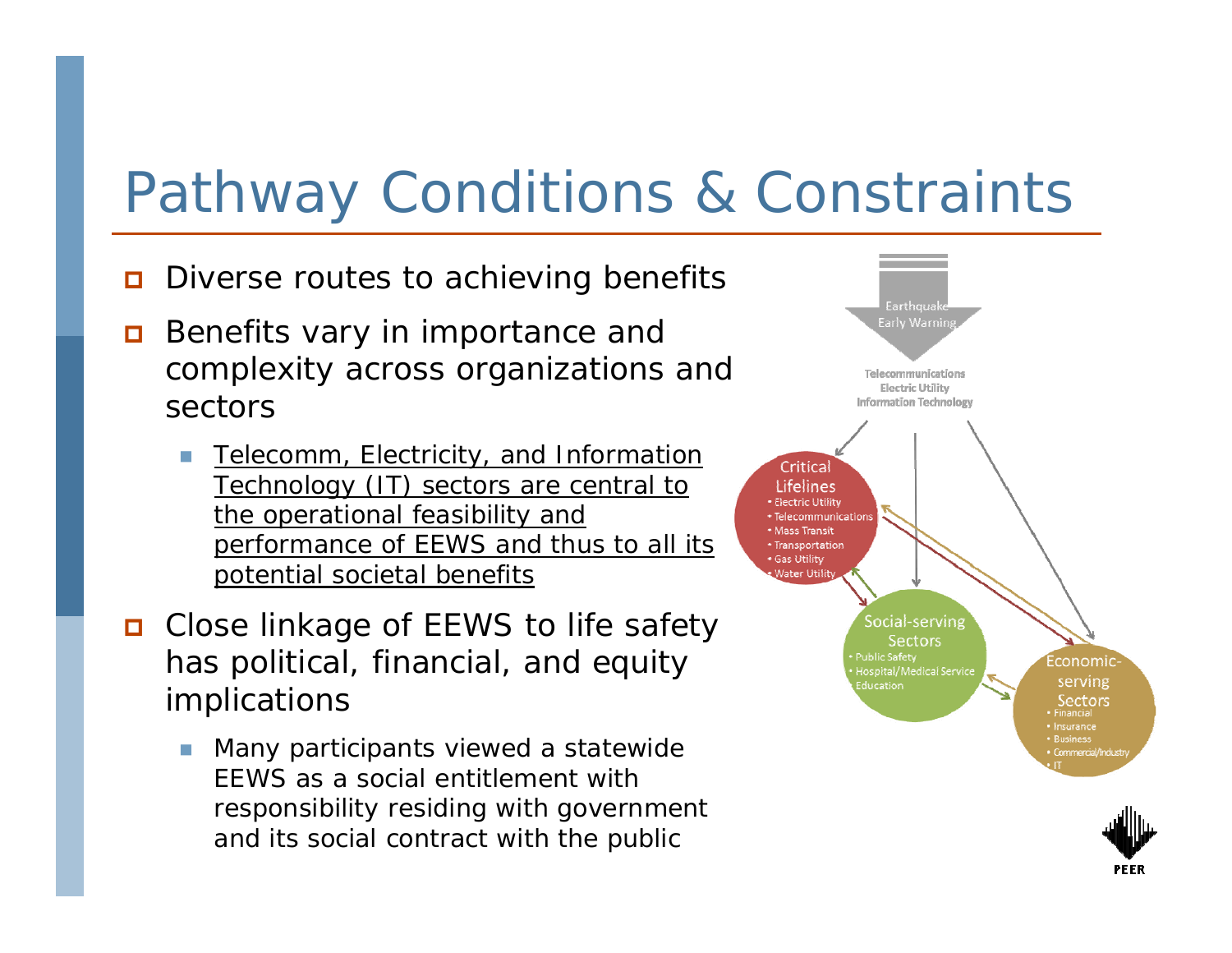# Potential Implementation Issues

- $\Box$  Statewide EEWS should be viewed as a major infrastructure development project for the state with a secure and consistent funding source
- System planning and implementation must be deeply and broadly collaborative (e.g. science/technical/engineering, emergency management, telecom/electric/IT sectors, and experts in occupational behavior, public health, psychology and community engagement)
- The range of situationally-specific human activities and set of practical delivery modes and appropriate warning responses (e.g. beyond DCHO) in each requires systematic study
- $\Box$  Adequate knowledge and training is a fundamental prerequisite to life-safety benefit realization
- $\Box$  Implementation timing needs to account for the timing of partner contributions to system development as well as user requirements
- $\Box$  Organizations will have significant costs to develop, deploy and train for potential applications of EEWS
- $\Box$  Liability protection for partners and users will be needed and affects governance arrangements for the system

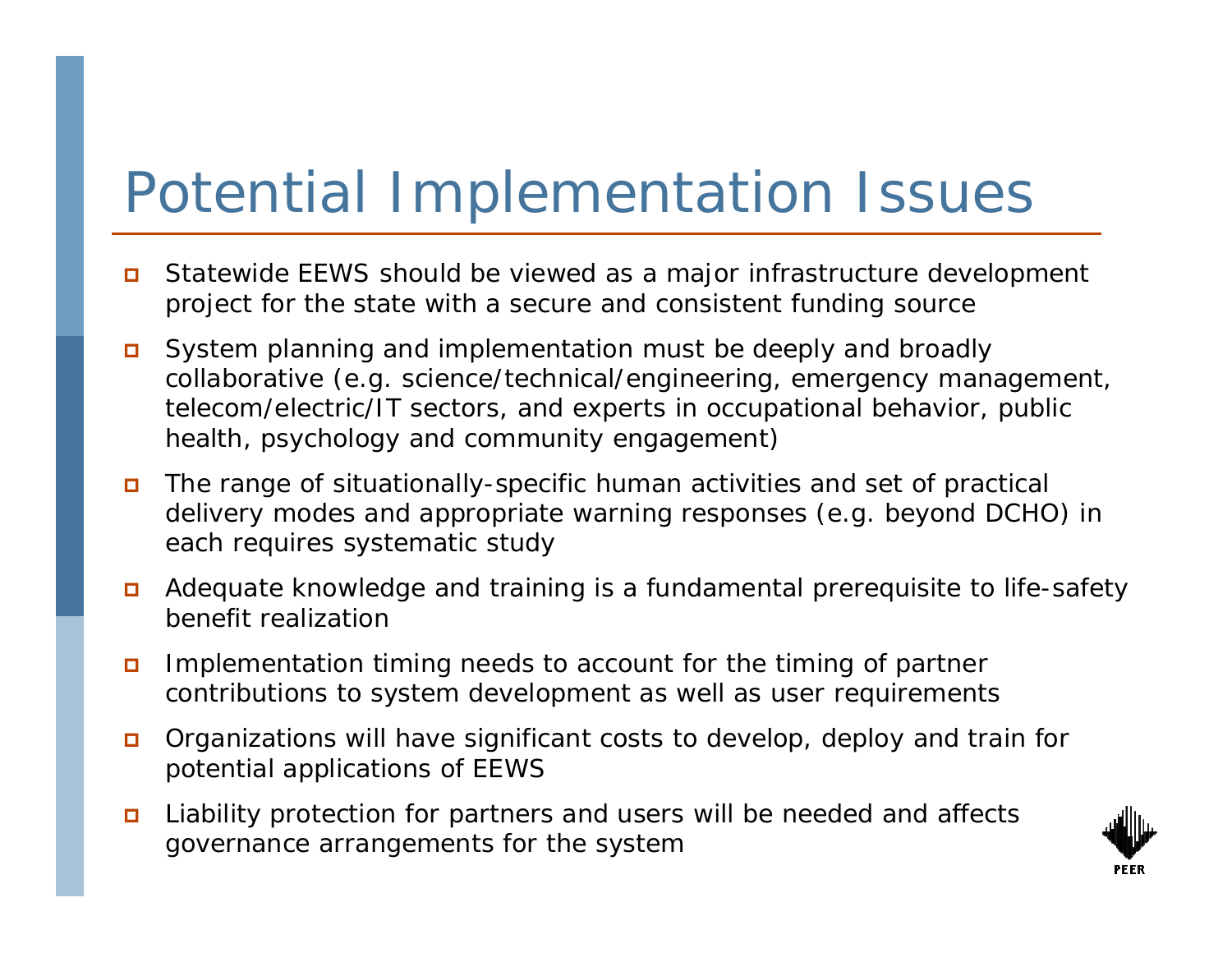# Further Study Recommendations

- **□** Develop a robust set of use scenarios for each application and elaborate on user-specific cases
- Collect quantitative evidence about the different application-use scenarios and their benefits
- **Expand analysis to include more sectors (e.g.** military, construction, and pharmaceutical) as well as within-sector variations and readiness
- Significantly increase engagement with telecom, electric utilities, and IT partners
- **Deeper and broader involvement of secondary** beneficiaries